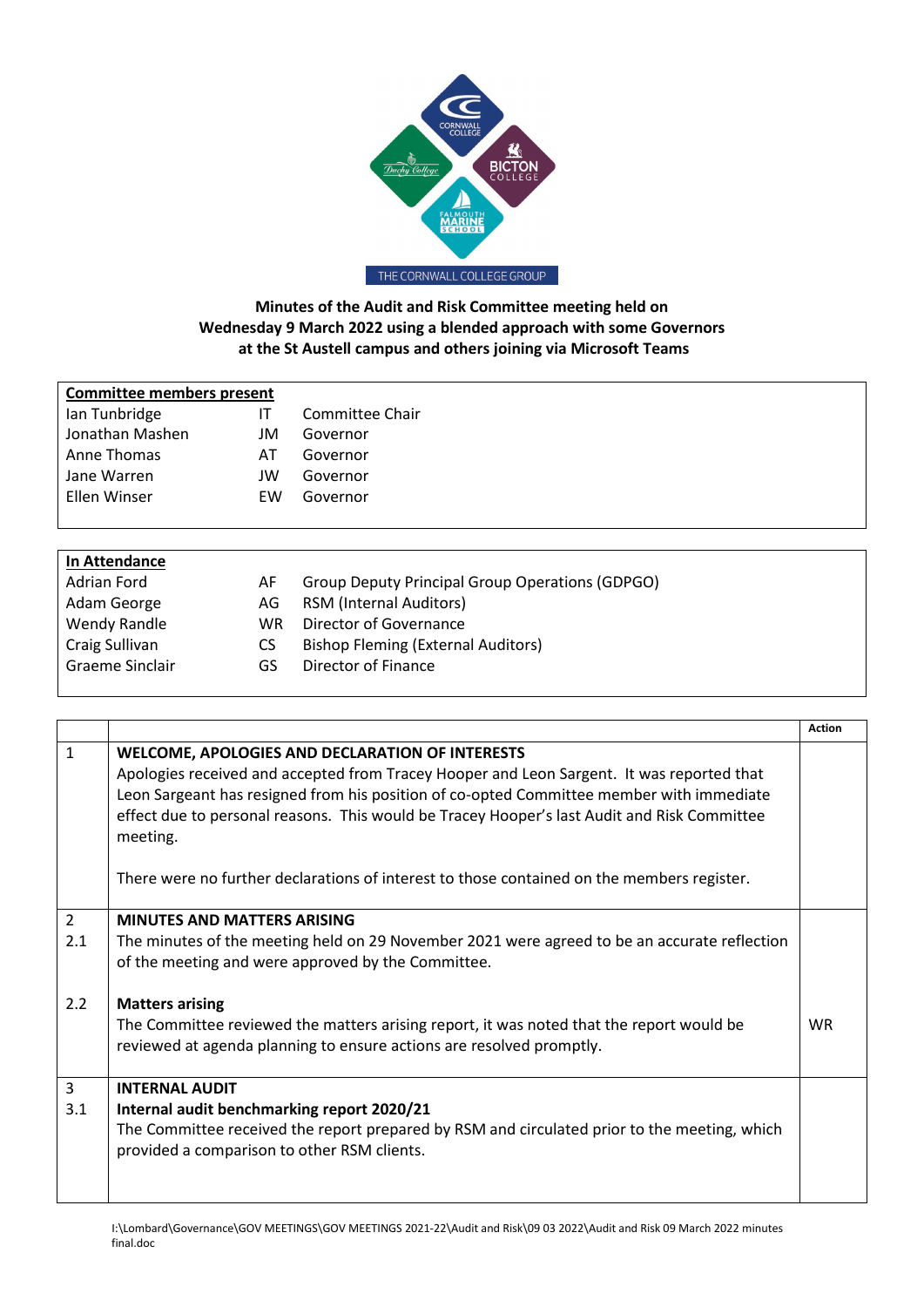| 3.2      | Internal Audit Programme Progress Report 2021/22<br>The Committee received the report prepared by RSM and circulated prior to the meeting and<br>were assured that the Internal Audit plan for 2021/22 would be completed by the June<br>Committee meeting. It was noted that the briefing document circulated provides an outline of<br>RSM's processes; noting that they have achieved the highest level that can be awarded.                                                                                             |           |
|----------|-----------------------------------------------------------------------------------------------------------------------------------------------------------------------------------------------------------------------------------------------------------------------------------------------------------------------------------------------------------------------------------------------------------------------------------------------------------------------------------------------------------------------------|-----------|
| 3.3      | <b>Internal Audit Reports: Staff Utilisation</b><br>The Committee received the Staff Utilisation Internal Audit report circulated prior to the meeting<br>and noted the assurance provided by this report.                                                                                                                                                                                                                                                                                                                  |           |
| 4        | <b>ADDITIONAL AUDIT REPORTS</b>                                                                                                                                                                                                                                                                                                                                                                                                                                                                                             |           |
| 4.1      | <b>CONCORDE/ CCMS</b><br>The report circulated prior to the meeting was received by the Committee. Further detail and<br>actions contained in the confidential minutes.                                                                                                                                                                                                                                                                                                                                                     |           |
| 4.2      | 2019-20 ILR Higher Education Student Date (shared with HE Committee)<br>Deferred to the next meeting. It is noted that the HE Committee have received this report.                                                                                                                                                                                                                                                                                                                                                          | <b>WR</b> |
| 5<br>5.1 | <b>STANDING AGENDA ITEMS</b><br>Rolling review of high and medium Audit recommendations from previous Audits<br>The Committee received the paper circulated prior to the meeting. A Committee member noted<br>the outstanding action linked to the walk through of the Business Continuity Plan and the asset<br>register slippage, noting the need for the Committee to consider risk appetite and the duration<br>the Committee and TCCG are prepared to hold a risk for; this will be considered at the next<br>meeting. | GS        |
|          | In response to a Committee member question on staff GDPR training compliance and whether<br>measures in place to improve on progress in this area were sufficient, it was reported that a date<br>has been agreed for when mandatory training must to be completed by.                                                                                                                                                                                                                                                      |           |
| 5.2      | <b>Business Continuity Plan (BCP)</b><br>The Business Continuity Plan, updated to incorporate Executive Leadership Team (ELT) feedback<br>and Committee member challenge, had been circulated prior to the meeting. Following<br>comments made in the previous agenda item and via email in advance of the meeting, the<br>Committee recommended approval of the BCP to the Board. Responses to Committee member<br>challenge will be completed via email.                                                                  | H<br>GS   |
| 5.3      | <b>Additional services provided by External Auditors</b><br>There were no external services provided other than to Concorde for their weekly payroll.                                                                                                                                                                                                                                                                                                                                                                       |           |
| 5.4      | <b>Board Assurance Framework (BAF)</b><br>The Board Assurance Framework had been circulated prior to the meeting. The BAF provides<br>clarity on internal and external assurance and should be used by Committee and Board to<br>identify sources to triangulate information received; TCCG plan to link the BAF to the Risk<br>Register.                                                                                                                                                                                   |           |
|          | It was proposed that a session outlining the key documents/ tools now available to aid good<br>governance be scheduled for Board. The Committee were pleased with the BAF and recommend<br>to Board its approval.                                                                                                                                                                                                                                                                                                           | IT        |
| 5.5      | <b>Risk Register</b><br>The risk register was circulated prior to the meeting; the Committee reflected on the improving<br>quality of the document. The following areas were reviewed;<br>TCCG plan to develop the risks linked to quality of education.                                                                                                                                                                                                                                                                    |           |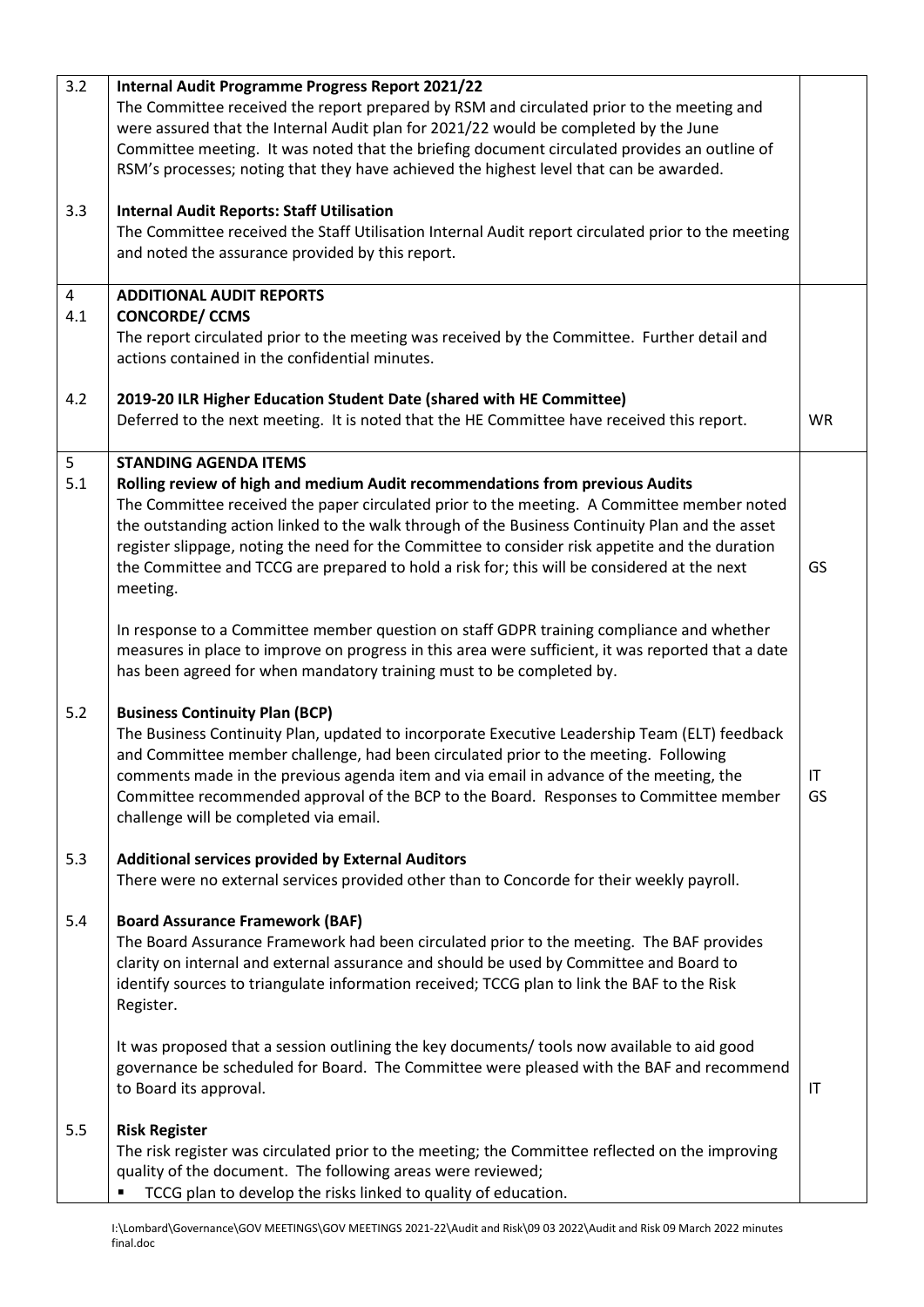| A discussion took place on staff retention, RSM reported this was an area of concern for<br>٠<br>many Colleges across the country.<br>The EBITDA is improving.<br>$\blacksquare$<br>CCMS will be added to the risk register<br>$\blacksquare$<br>Risk risks linked to Cyber Security to be considered as part of agenda item 8. An update will<br>$\blacksquare$<br>be shared within this agenda item regarding email addresses.                                                                                                                                                                                                                                                                                                                                                                                                                                                                                                                                                                                                                                                                                                                                                                                                               | AF                              |
|------------------------------------------------------------------------------------------------------------------------------------------------------------------------------------------------------------------------------------------------------------------------------------------------------------------------------------------------------------------------------------------------------------------------------------------------------------------------------------------------------------------------------------------------------------------------------------------------------------------------------------------------------------------------------------------------------------------------------------------------------------------------------------------------------------------------------------------------------------------------------------------------------------------------------------------------------------------------------------------------------------------------------------------------------------------------------------------------------------------------------------------------------------------------------------------------------------------------------------------------|---------------------------------|
| The Committee committed on the quality of additional documentation provided by<br>management. This is aiding understanding and also encouraging quality challenge from the<br>Committee.                                                                                                                                                                                                                                                                                                                                                                                                                                                                                                                                                                                                                                                                                                                                                                                                                                                                                                                                                                                                                                                       |                                 |
| Whistleblowing update<br>None to report.                                                                                                                                                                                                                                                                                                                                                                                                                                                                                                                                                                                                                                                                                                                                                                                                                                                                                                                                                                                                                                                                                                                                                                                                       |                                 |
| <b>HEALTH AND SAFETY</b>                                                                                                                                                                                                                                                                                                                                                                                                                                                                                                                                                                                                                                                                                                                                                                                                                                                                                                                                                                                                                                                                                                                                                                                                                       |                                 |
| Circulated prior to the meeting, it was noted the policy includes the Group's strategic intent and<br>had been heavily debated at ELT. The Committee agreed the policy was robust and agreed to<br>recommended to Board its approval.                                                                                                                                                                                                                                                                                                                                                                                                                                                                                                                                                                                                                                                                                                                                                                                                                                                                                                                                                                                                          | IT                              |
| <b>Health and Safety KPI's</b><br>The Board received the paper circulated prior to the meeting. KPIs will be reported against at<br>the next Committee meeting.                                                                                                                                                                                                                                                                                                                                                                                                                                                                                                                                                                                                                                                                                                                                                                                                                                                                                                                                                                                                                                                                                | <b>RC</b>                       |
| <b>Health and Safety Lead Governor</b><br>It was reported that the Health and Safety Lead Governor position was due to become vacant<br>and Governors from this Committee were invited to consider the position; the role description<br>will be circulated to the Committee with expressions of interest made to the Director of<br>Governance.                                                                                                                                                                                                                                                                                                                                                                                                                                                                                                                                                                                                                                                                                                                                                                                                                                                                                               | <b>WR</b><br>ALL                |
| <b>SUSTAINABILITY POLICY</b><br>The Committee received the policy circulated prior to the meeting noting the significant amount<br>of work that has been completed by TCCG. The Committee agreed to recommend to Board the<br>approval of the policy.                                                                                                                                                                                                                                                                                                                                                                                                                                                                                                                                                                                                                                                                                                                                                                                                                                                                                                                                                                                          | IT                              |
| <b>CYBER SECURITY TO INCLUDE-</b><br>A paper was shared prior to the meeting and the Head of IT services was invited to present the<br>highlights to the Committee as noted;<br>much of the IT infrastructure has been replaced with an expectation to continue to replace IT<br>٠<br>equipment each year to maintain cyber security. Details of the devices supported by the IT<br>department were shared.<br>in 2021, 23 Colleges were impacted by ransomware, evidencing an increase in cases in the<br>٠<br>sector; TCCG has experience two significant security scares.<br>detail of the risk mitigation measures in place were shared, highlighting the increase in<br>٠<br>resources required in this area.<br>TCCG are externally assessed by JISC; details of penetration testing completed were shared.<br>٠<br>A discussion took place on the use of personal Governor email addresses, TCCGs offer to provide<br>Governors with suitably secure devices and TCCGs commitment to supporting Governors with IT<br>security. CS from Bishop Fleming proposed TCCG consider including Governors in testing and to<br>incorporate training for the Board.<br>The Committee were assured by the presentation and thanked the Head of IT. |                                 |
|                                                                                                                                                                                                                                                                                                                                                                                                                                                                                                                                                                                                                                                                                                                                                                                                                                                                                                                                                                                                                                                                                                                                                                                                                                                | <b>Health and Safety Policy</b> |